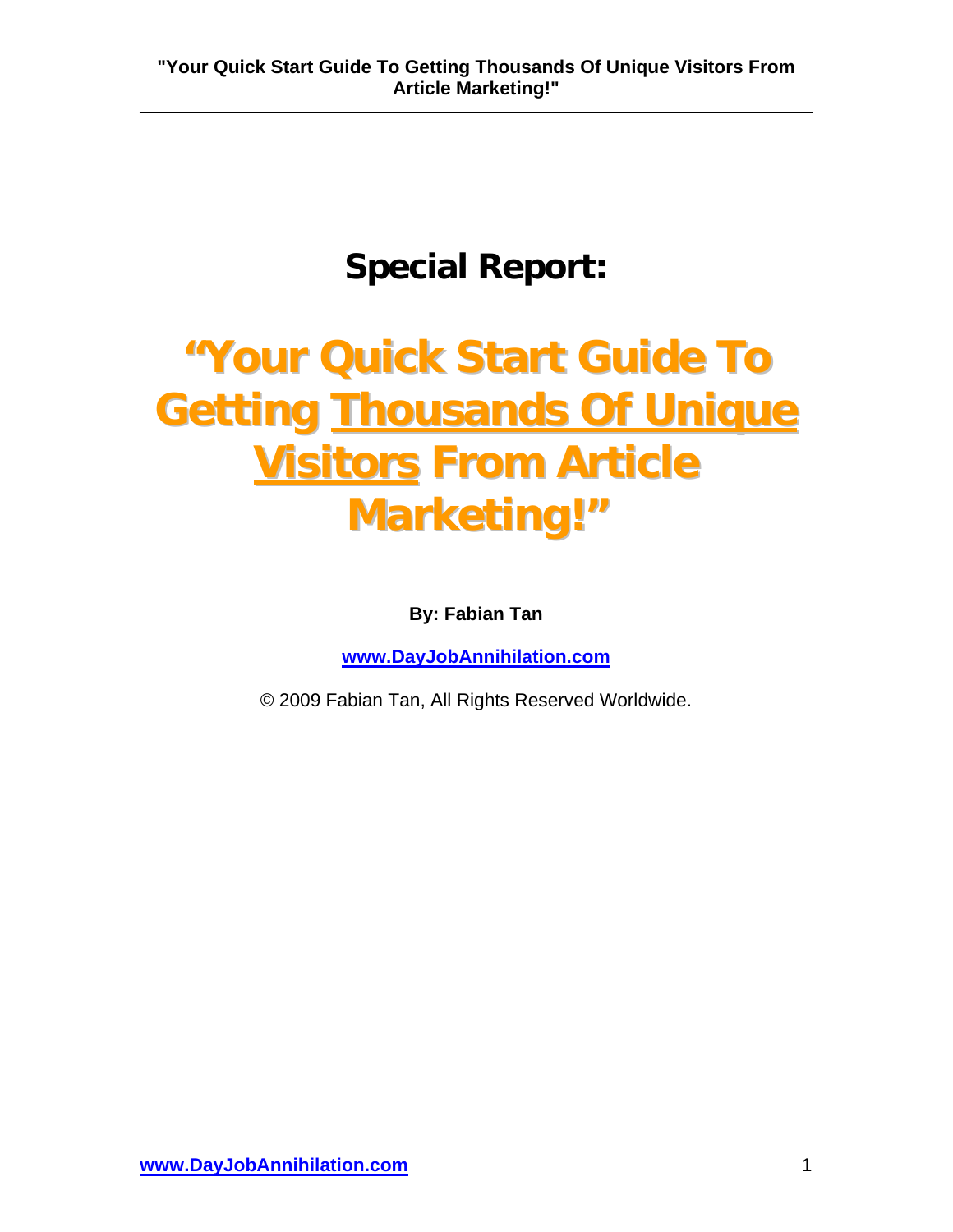## **Notice: You've Got FREE Giveaway Rights Worth \$27!**

This is a complimentary resource. You may distribute this digital report as a free gift, post it on your website or include it as part of a package as long as the content in it is not changed and it is delivered via this PDF file.

#### **Disclaimer And/Or Legal Notices:**

While all attempts have been made to verify information provided in this publication, neither the Author nor the Publisher assumes any responsibility for errors, omissions, or contrary interpretation of the subject matter herein. They disclaim any warranties (express or implied), merchantability or fitness for any purpose.

This publication is not intended for use as a source of legal or accounting advice. The Publisher wants to stress that the information contained herein may be subject to varying state and/or local laws or regulations. All users are advised to retain competent counsel to determine what state and/or local laws or regulations may apply to the user's particular business.

The Purchaser or Reader of this publication assumes responsibility for the use of these materials and information. The Author and Publisher do not warrant the performance or effectiveness of any sites stated in this book. All links are for informational and educational purposes only and are not warranted for content, accuracy or any other implied or explicit purpose. Adherence to all applicable laws and regulations, federal, state, and local, governing professional licensing, business practices, advertising, and all other aspects of doing business in the United States or any other jurisdiction is the sole responsibility of the Purchaser or Reader.

The Author and Publisher assume no responsibility or liability whatsoever on the behalf of any Purchaser or Reader of these materials.

Any perceived slights of specific people or organizations are unintentional.

Reproduction and distribution are forbidden. No part of this publication shall be reproduced, stored in a retrieval system, or transmitted by any other means, electronic, mechanical, photocopying, recording, or otherwise, without written permission from the Publisher.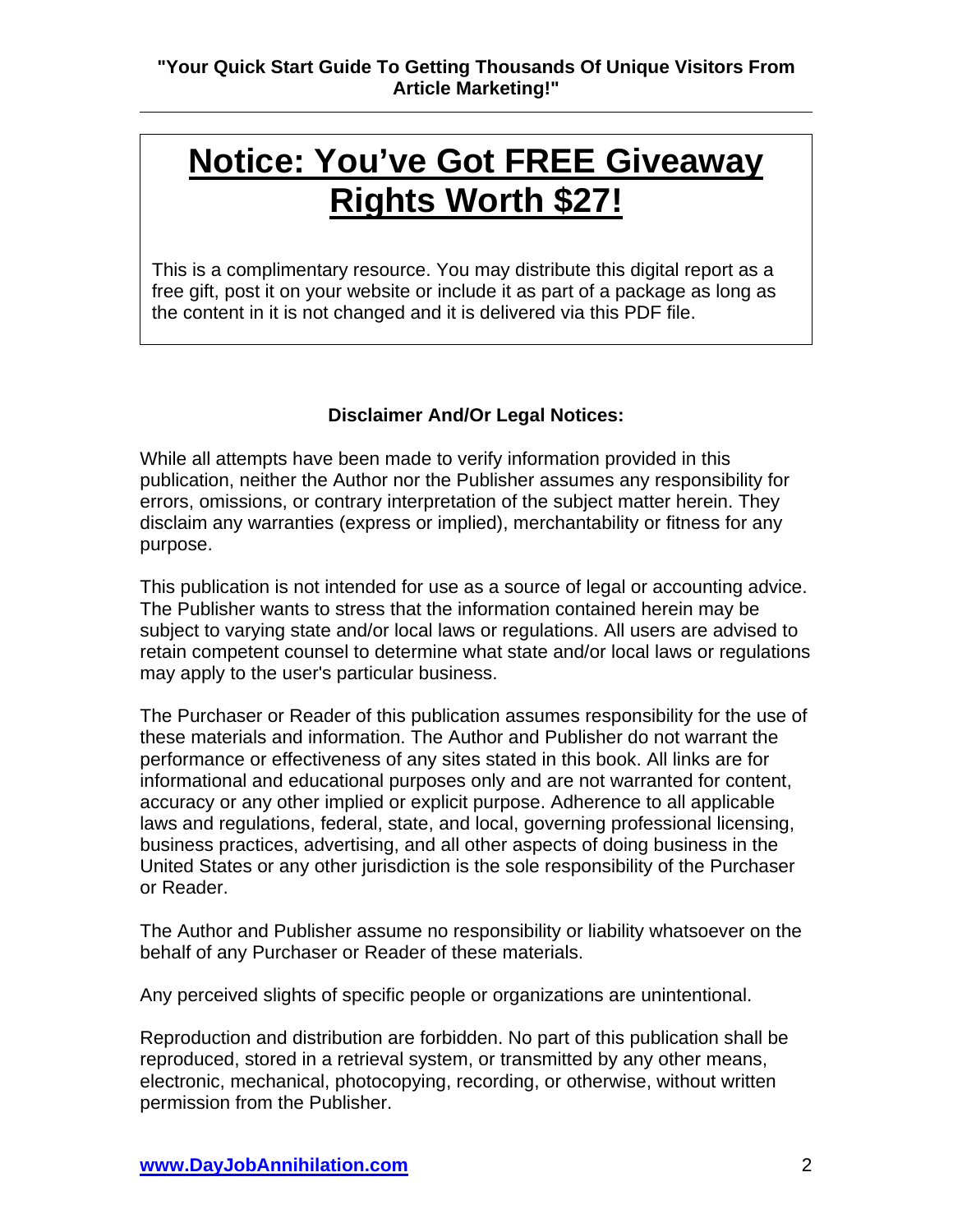## **WRITE Articles**

This strategy to get traffic and new newsletter subscribers is easy and, if you do it yourself rather than outsourcing, it's also absolutely free.

So what's the strategy? Simple: Writing articles.

When most people think of "writing articles," they think of submitting them to article directories. We'll talk about that in this section since it's important. But there are a whole lot of other things you can do with articles, including using them as content for forum posts, creating videos around them and more.

In this special report, you'll learn:

- How to write a good article.
- $\bullet$  How to write a resource box that gets clicks.
- $\bullet$  Submitting your articles to article directories.
- $\bullet$  Growing your list with blogging.
- $\bullet$  Posting articles on Web 2.0 content sites.
- $\bullet$  How to get traffic using articles and Yahoo! Answers.
- $\bullet$  How to build your list using articles and forum marketing.

Your first step, of course, is to write a good article that serves its purpose. That's where we'll start…

## **How to Write a Good Article**

Anyone can write an article. The trick is to write an article that's engaging enough to attract attention and get read from top to bottom… all the way down to your byline that links to your site. That's your goal – and that's what we're discussing in this section in these three steps:

- 1) SIZZLING titles.
- 2) SENSATIONAL articles.
- 3) SEARCH ENGINE bait.

Let's start with your title…

#### **1) SIZZLING Titles**

OK, so an article isn't the same thing as an advertisement. But nonetheless, using the copywriting rules you've learned will help you write better articles. In particular, this applies to creating headlines for your articles.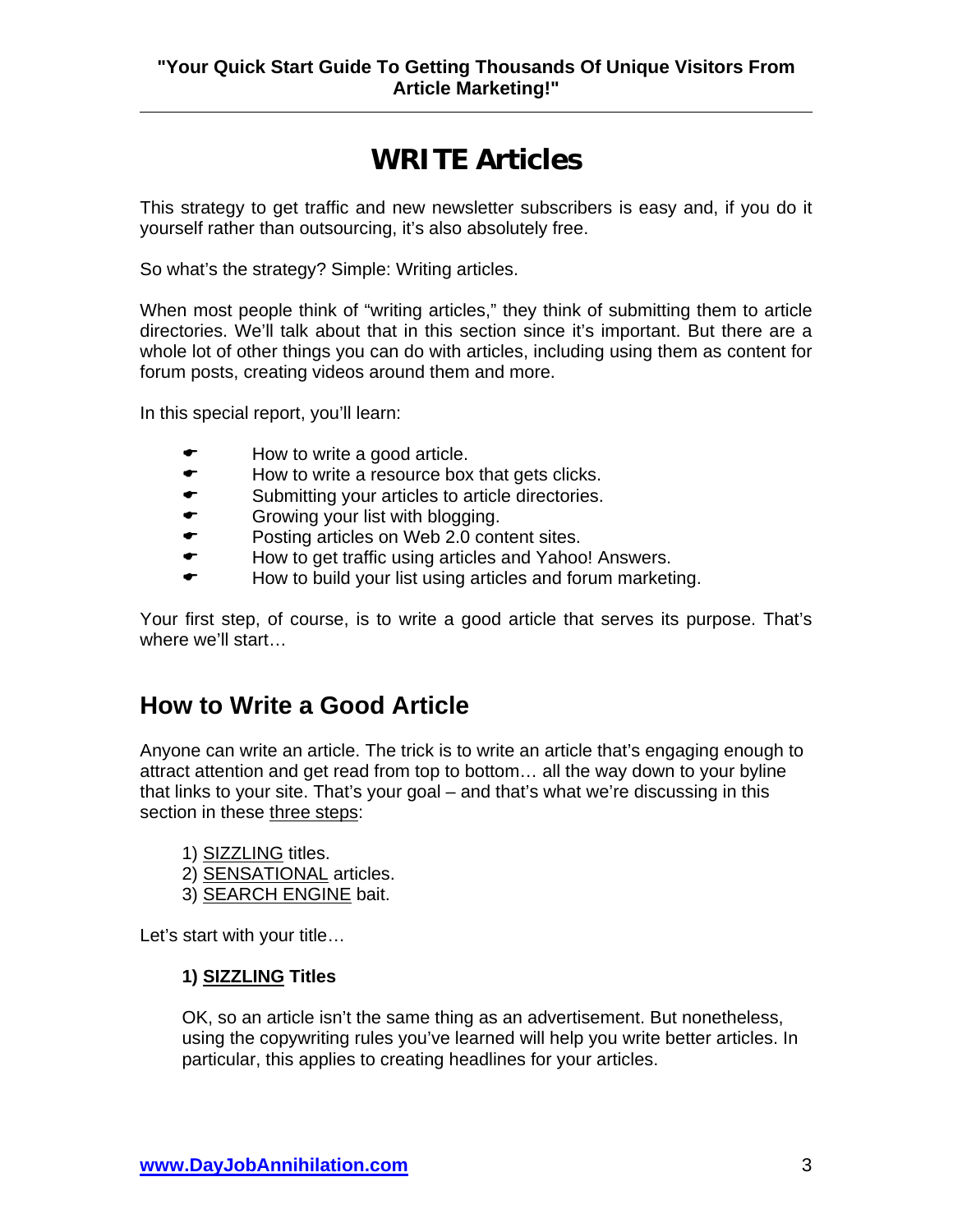Just like your ad and landing page headlines, your article headlines will benefit from promising a benefit and/or arousing curiosity. Your headlines will also benefit from using trigger words like "how to," "easy" and "discover."

Remember this:

#### **People want solutions to their problems. But they also want these solutions to be quick and easy.**

As such, make sure your headline (title) doesn't make the solution sound like it's a lot of work.

Example: A headline like "The Quick and Easy Way to Lose Weight" will go over much better than "Losing Weight Requires Sacrifice and a Growling Stomach."

People also like to read articles that organized into quick and easy STEPS or TIPS.

That means creating a headline that says something like: "Three Quick and Easy Steps to Losing Weight" or "How to Housetrain Your Puppy in Seven Steps" make for good titles.

When creating titles, remember the purpose of your title.

#### **Simply, the title's purpose is to get attention and draw people into the article.**

Go ahead and play with a few different titles. Take some time to create them – after all, it IS the most important part of your article! Without a good title, the article simply won't get read!

#### **2) SENSATIONAL Articles**

If your article title did a good job, then you've grabbed the eager reader's attention and pulled him into your article. Now your article needs to hold his attention so he reads all the way through to your byline.

Here are a few tips to accomplish exactly that:

#### $→$  Write with a conversational tone.

This isn't a college thesis – and it shouldn't read like one either. Instead of writing as if you're writing a paper for your high school English teacher, write as if you were explaining something to an acquaintance.

#### **→ Make it easy to read...**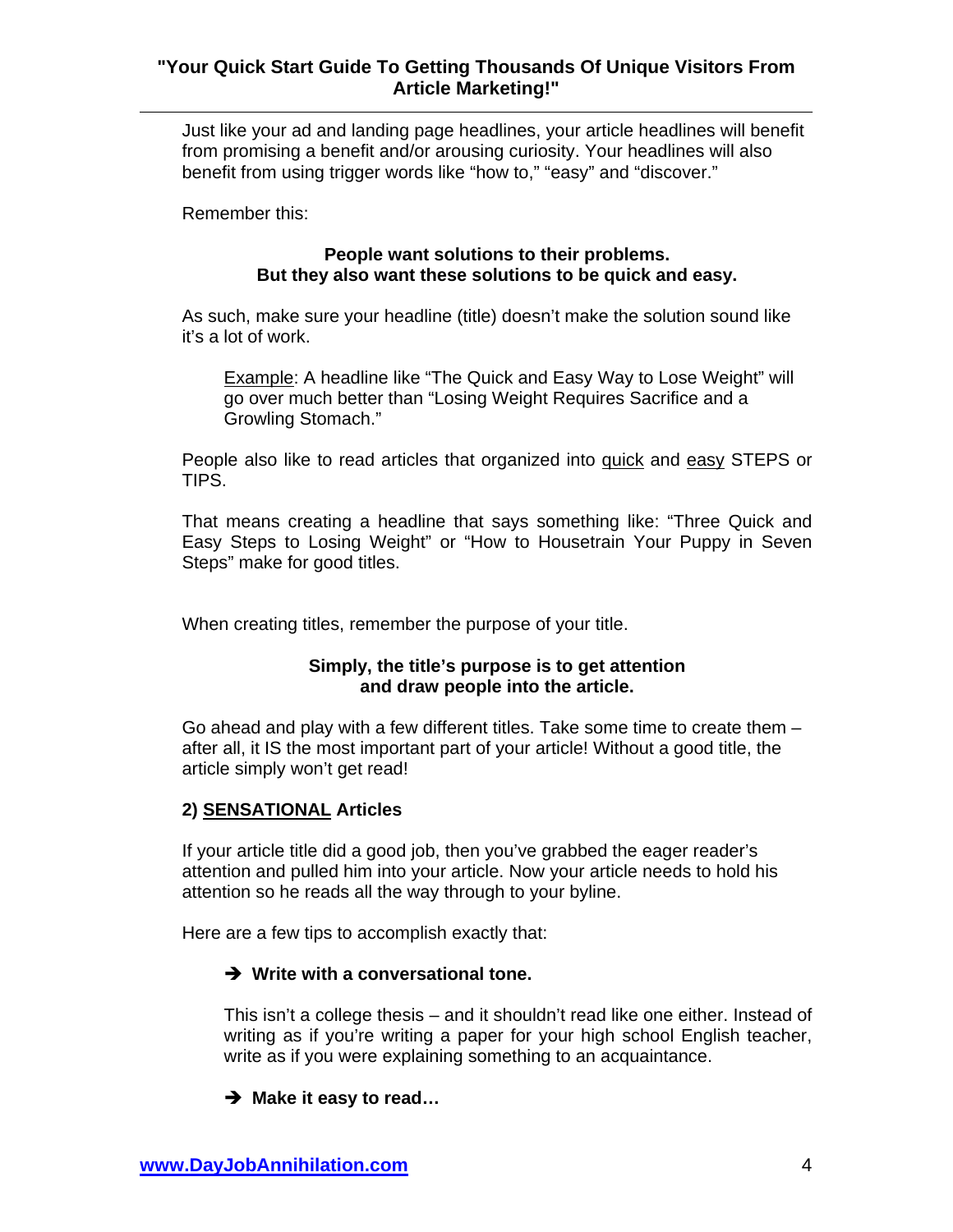If you heeded the first tip, then chances are your article is easy to read. That means you're not using "one hundred dollar" words or bloated sentences. Doing so slows the reader down and may even make him reconsider reading your article at all.

#### **→ …And make it LOOK easy to read!**

In addition to making it easy to read, you also need to format so it LOOKS easy to read. If the reader scans down the article to see long, unbroken blocks of text, he'll likely move on because the article looks difficult to read.

Your first paragraph in particular should be short – indeed, one short sentence to "hook" the reader. Thereafter, every paragraph should only be a few lines long.

Whenever possible, break your text up into interesting segment. For example, create bold sub-headlines that break up the text. Set tips apart from the regular flow of the text. Use numbered or bullets to create lists (as opposed to creating lists within paragraphs).

Once you've completed your article, scan down the article without reading the text. Does the format make the article look easy to read? If not, rewrite and reformat until you have an article that can be quickly consumed.

#### → Don't Solve Your Readers' Problems Completely!

Your article should help your readers solve a problem – but you don't want to solve it completely! After all, if you give the reader all the information she needs, then she has no reason to click through to your site.

So create an article that's entertaining, useful, and partially solves a problem – but purposely leave the best information off so you can direct your readers to your site for the full solution.

Example: Your weight loss article may give several weight-loss tips. However, you can hold back one of your BEST tips and offer it only to those who click through to your site and subscribe to your newsletter.

#### **3) SEARCH ENGINE Bait**

Sometimes you'll create articles for your newsletter subscribers as a means of building a relationship and turning them into buyers. However, what we're specifically talking about in this section is using articles to pull in traffic – and in some cases, that means pulling in search engine traffic.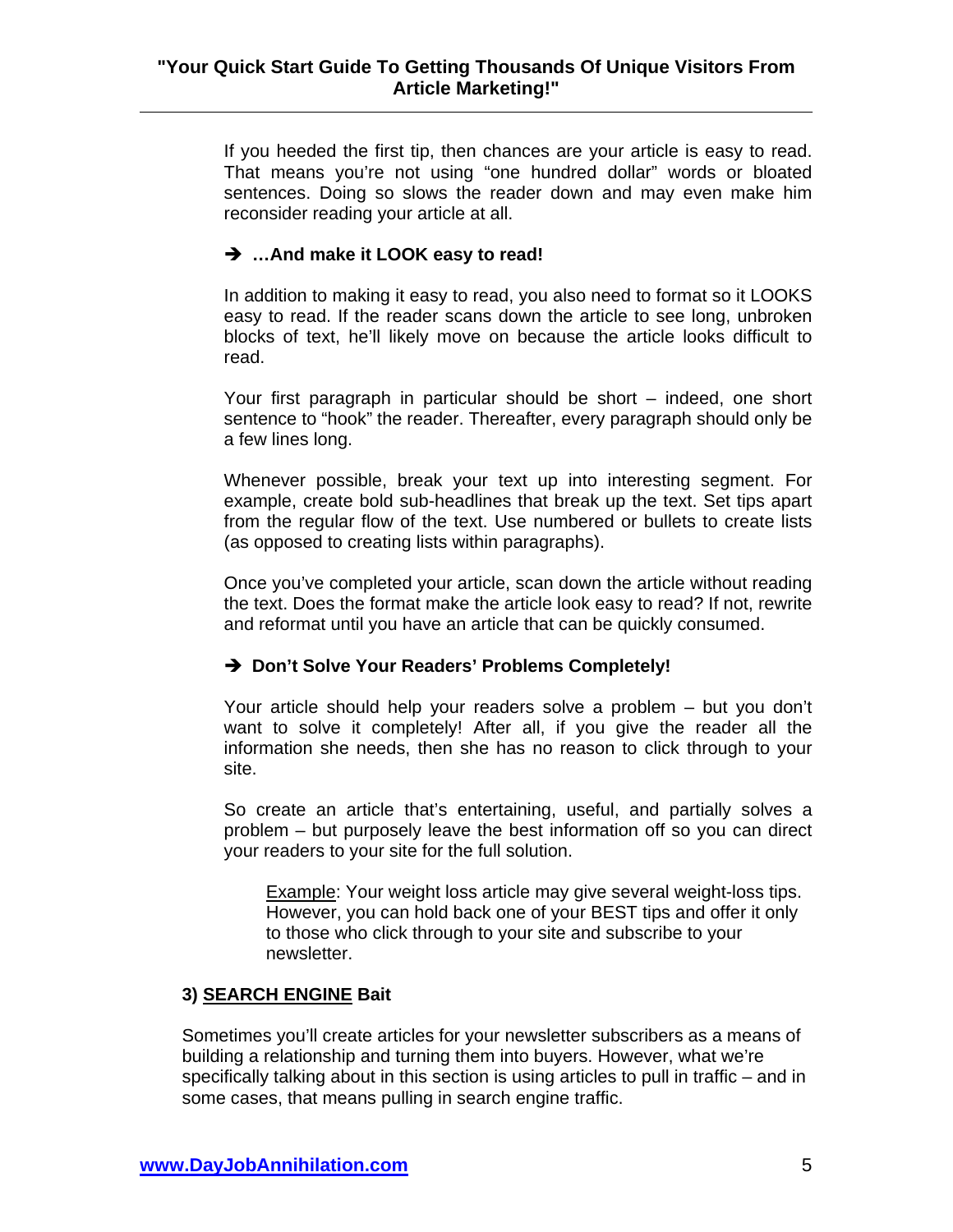You've already learned how to research long-tail keywords and create articles around these keywords. For a refresher, just refer back to Day 10.

## **How to Write a Resource Box That Gets Clicks**

Your "resource box," which is also known as the "byline," "author's box," and similar names, appears at the end of your article. As mentioned –

#### **The entire goal of your article is to get people to read all the way down to your resource box… and then CLICK on it.**

Many beginning marketers completely waste this valuable real estate. Instead of giving their readers a reason to click on their links, they instead talk about themselves.

I'm sure you've seen this many times before. How many times have you encountered a resource box that goes something like this:

"John Doe is a certified personal trainer with ten years of experience…"

I didn't even bother creating the rest of that fictional resource box because hardly anyone would read it anyway.

And here's why:

#### **Your reader doesn't care about you.**

He doesn't care if you're certified in anything, if you have X number of years experience, if you graduated with this degree from that college, etc. And so insisting on talking about yourself and your accomplishments will result in a quick click of the "back button" by a bored-to-tears reader.

The only thing your reader cares about is himself.

That's it!

**He only cares about his problems and how you can solve them.** If you list anything about yourself, you better directly tie it into a benefit for him. Otherwise, leave it off and make sure your ad is entirely about what benefits him (the reader).

Notice I used the word "ad" in the above sentence. That's no accident. Your resource box isn't an author biography, even if that's how some people use it.

No, your resource box is an advertisement that gives readers a clear and compelling reason for them to click through to your site. And like every other ad we've talked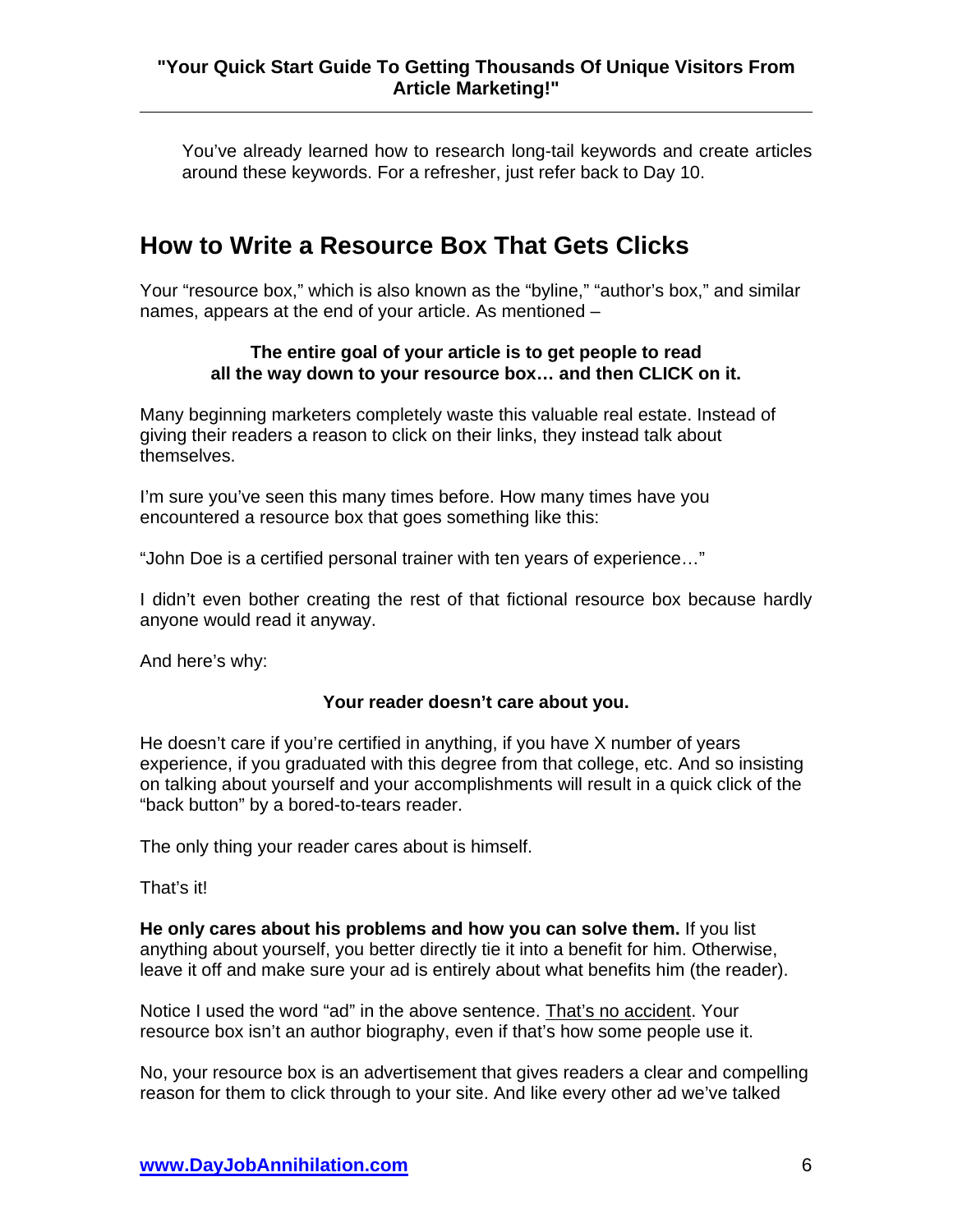about in this ebook, that usually means offering a benefit and perhaps arousing curiosity.

But here's the good news:

You can be somewhat of a mind reader with regards to your prospects, thus increasing your conversion rate. That's because you already know what has caught the attention of your prospect – if they read your article, then **offering them more of the same (but even better!) is a sure way to get them to click through!** Indeed, you can even offer them more of the same by asking them to click through for "Part 2" of the article. Or, as mentioned previously, you can offer a free ebook that's an extension of the article with some of your best tips inside.

Quick Tip: As always, take the time to segment your list. If someone is reading an article about "lifting weights to lose weight," then don't send them to the same landing page as the person who's reading your article about, "diet pills that work almost like magic."

While there might be some overlap between the markets reading those articles, chances are you're talking about different niches. If you keep them on separate lists – or at least segment your list so you can separate out these niches – then you can target your lists better and send emails that speak directly to the different niches.

And as always, that means more sales and more money for you!

#### **Summary and Action Steps**

Now that you have a good idea how to create an engaging article and a compelling resource box, it's time for you to crank a few articles out.

**1. Block aside an entire day and see if you can create at least ten articles** that range anywhere from 350 words to about 700 words.

Quick Tip: A good length tends to be in the range of 400 to 500 words – that's long enough for you to share a few good tips, and yet short enough to hold the reader's attention.

**2. Then set aside time every week to write articles.** Or if you don't want to do it yourself, then hire a ghostwriter to create these articles for you.

You're probably wondering how many you should write per week.

That depends (in part) on how much this content strategy plays into your overall marketing plan. Since it's likely that you'll need a lot of content since you'll be using article marketing plus blogging and writing articles for your newsletter, you should plan on writing at least ten per week.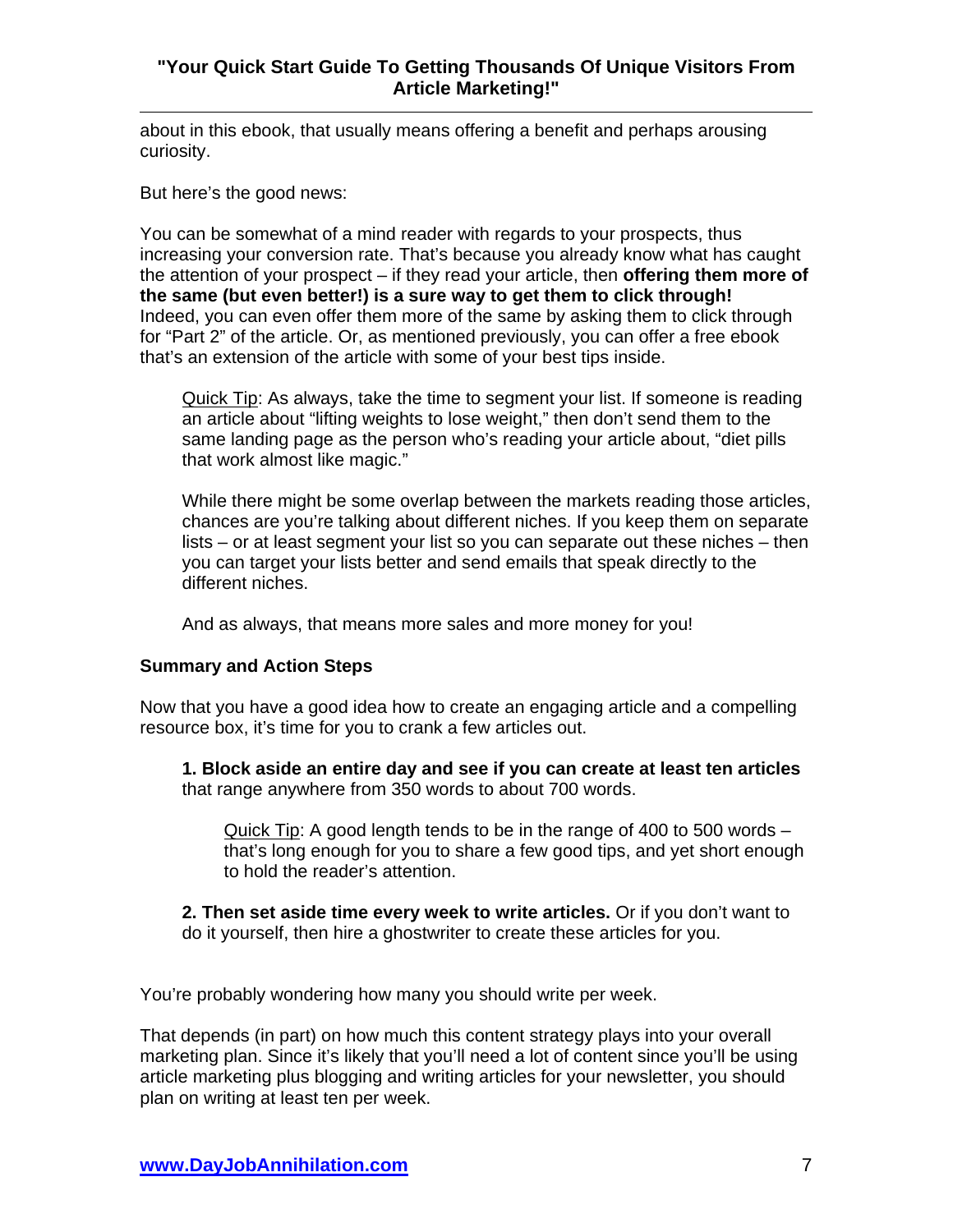Of course this is one of those cases where **the more you can do, the better**.

If you can create 25 articles per week – 100 per month – then go for it. They'll pay out quickly in terms of traffic, list building and sales… and you're also likely to see a long-term pay out as well.

On the other hand, don't scrap article marketing if you don't have the time or money to create a large number of articles.

**Consider this:** If you can only create just one article per week, that's 52 articles per year. And that will bring you in money and traffic. So is it worth it? You bet!

## **Submit Your Articles to Article Directories**

One of the most common ways to market your site with articles is by submitting those articles to article directories.

- Sometimes publishers pick them up and reprint them, meaning **you get an influx of traffic**.
- Other times submitting to these directories is **beneficial for search engine traffic**.

If you plan on using your articles for these purposes, then –

#### **You should definitely be creating articles around your "long tail keywords."**

Many of these directories are viewed favorably by the search engines, so you may rank well for those keywords simply by submitting to these sites.

In addition to pulling in search engine traffic indirectly, submitting to article directories is an easy way for you to get one-way incoming links from reputable sites.

How Should You Submit Articles? Some people focus on a handful of the best directories, as they've found these sites get them the best traffic and the most benefit in terms of links. In this case, it doesn't take but a few minutes to submit your articles to the directories.

Other people outsource their article writing to ghostwriters who are willing to include article submission as part of their fee. Even if you're writing your own articles, you can still hire someone to submit them for you if you find it a timeconsuming task.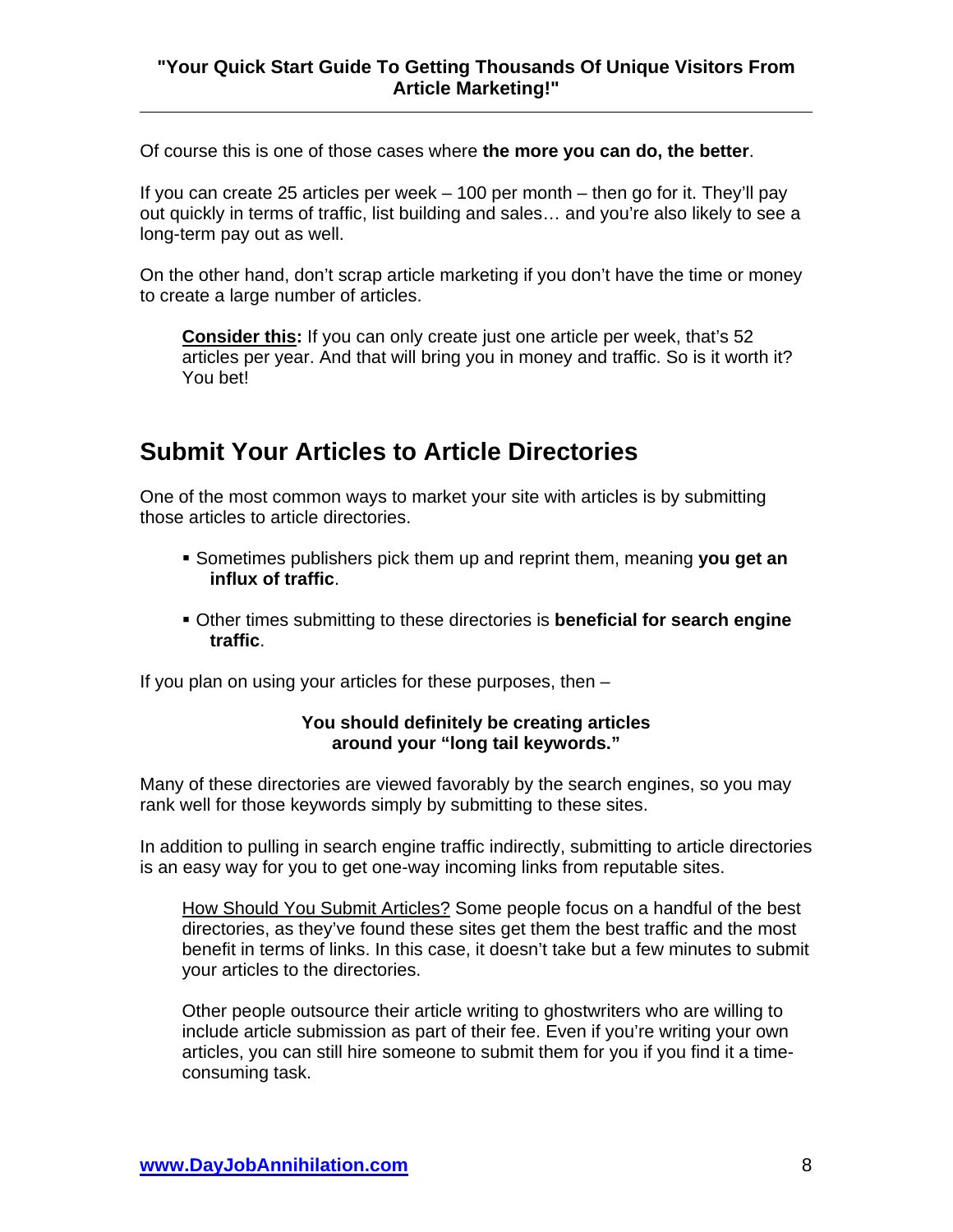Finally, those who mass submit to many directories sometimes choose to use software designed for this purpose. Simply search for "article submission software" to uncover a few options. Most of this software offers free trials or partial submissions for free just so you can try the service first before buying.

In this section we'll list several of the more well-known sites. If you venture out on your own to uncover other article directories, do your due diligence first to ensure it is, indeed, considered a reputable directory.

Here are seven of the more well-known article directories – in alphabetical order:

- [ArticleCity.com](http://www.articlecity.com/)
- [ArticleSnatch.com](http://www.articlesnatch.com/)
- [Buzzle.com](http://www.buzzle.com/)
- [ExpertArticles.com](http://www.expertarticles.com/)
- [EzineArticles.com](http://www.ezinearticles.com/)
- [GoArticles.com](http://www.goarticles.com/)
- [IdeaMarketers.com](http://www.ideamarketers.com/)

If you get started with these seven you'll likely find your site getting plenty of traffic – and your newsletter getting plenty of new subscribers!

For loads more, simply run a search in Google or your favorite search engine for "article directory." You may also search for niche-specific article directories in the search engines.

> Quick Tip: If your time is so limited on any particular day that you can only submit to one directory, start with [EzineArticles.com.](http://www.ezinearticles.com/)

As you begin submitting to directories more often, you'll get a sense for which ones provide you the most benefits – then you can focus on those that are best for your niche and your traffic.

## **Grow Your List with Blogging**

The second way you can use articles to grow your list is by posting them on your blog.

At this point many marketers ask the question:

#### **How long should the article be?**

The length you ultimately choose for blog posts should be as unique as your blog.

 Some people tend to post 200 or 300 word articles – just tips and snippets of information… but they post regularly.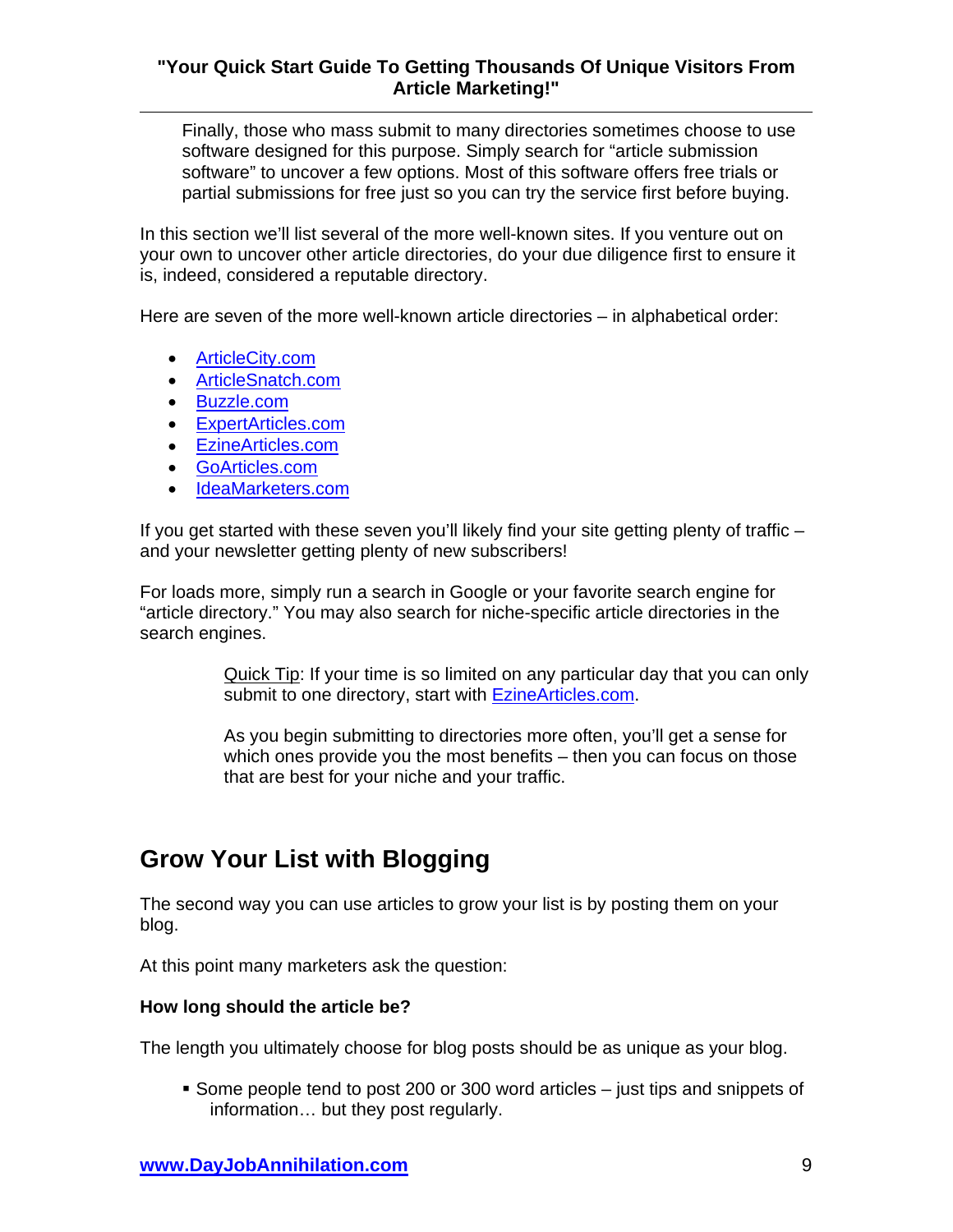- Others post full-length "average" size articles around 400 to 600 words.
- Still others post long articles (even as long as 1000 words or so).

Experiment a little to find out what works for you.

Chances are, you'll find that posting a mix of articles will serve you well.

Now let's look at some of the amazing ways you can benefit by posting articles on your blog…

#### **1. Search engine traffic: Keyword-optimized articles placed on your blogs can attract search engine traffic.**

And since we've talked about search engine traffic so much throughout this ebook, you know how powerful this traffic is. Many of these visitors are looking for information – and so it's often easy to convert these visitors to subscribers… and buyers.

#### **2. Stickiness: A regularly updated blog makes your site "sticky."**

That means visitors tend to return again and again to see what's new on your site. You may find this particularly true when you allow comments on your site, which allows your growing community to enjoy interactive discussions on your blog.

#### **3. Secure backlinks: If you run a good blog with thoughtful posts, you'll find other bloggers giving you backlinks.**

Experiment a little to find out what sorts of posts get you the most buzz or the most links. For example, if you're the first to report on some bit of news in your niche – and you report thoughtfully – you can expect others to link to your original article and post their own comments.

Another way to get people talking is to make controversial posts from time to time. Other bloggers will take sides – and whether they take your side of the issue or not, they'll link to your blog to discuss your post.

#### **4. Secret blog posts build lists! Some regular visitors will appreciate if you notify them every time you make a new post on your blog.**

In other words, you can build a list solely from those wanting to be notified of new blog posts.

But here's an even better inside tip…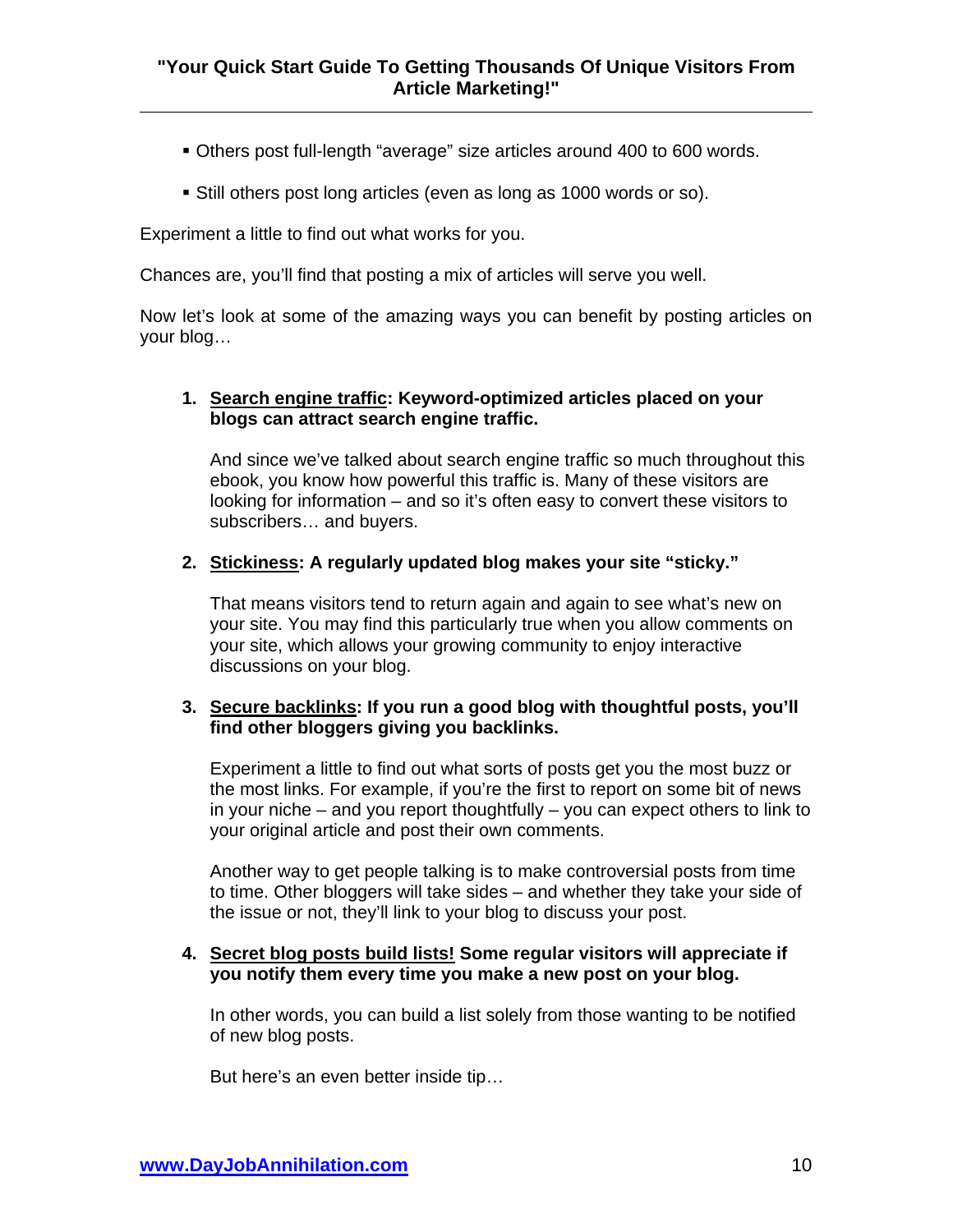From time to time, you should post "top secret" articles on your site that are only accessible using a password. Those who are on your notify list will automatically receive the password. Those who find the post through other means are told they need to join your newsletter list in order to get access to the secret posts!

People love secrets… and so that means loads of new subscribers to your newsletter!

Quick Tip: Of course in order to get these new subscribers, you need to "tease" them a bit with the secret blog posts. Give them a taste of the post to build their curiosity and anticipation – then leave them with the option to join the newsletter list to get the password.

## **Post Articles on Web 2.0 Content Sites**

Another way for you to use your articles to drive targeted traffic to your site (and subscribers to your newsletter) is by using your article content to create focused one-page websites on [Squidoo.com](http://www.squidoo.com/) and [HubPages.com.](http://www.hubpages.com/)

**What are these sites?** Basically, [Squidoo](http://www.squidoo.com/) and [HubPages](http://www.hubpages.com/) are Web 2.0 content sites that allow users (like you) to create information pages on nearly any topic, especially if it's a family friendly topic.

So why would you want to even bother creating a web page on someone else's site?

Simple:

#### **Because these sites are like article directories on steroids.**

Not only can you optimize your page for a couple different keywords, you're likely to find that you rank HIGH for those keywords. That's because Google absolutely loves HubPages and Squidoo! (And of course you get the benefits of having one-way incoming backlinks, too.)

There are other benefits of creating article-driven content pages on these sites, too…

**Interactivity:** Both Squidoo and HubPages allow you to create interactive sites, which means you'll get visitors coming back again and again. Specifically, you can post interactive polls, make blog posts that allow comments, and similar.

**Multimedia:** You can also easily add multimedia modules to your pages such as videos from various sources, audio, etc.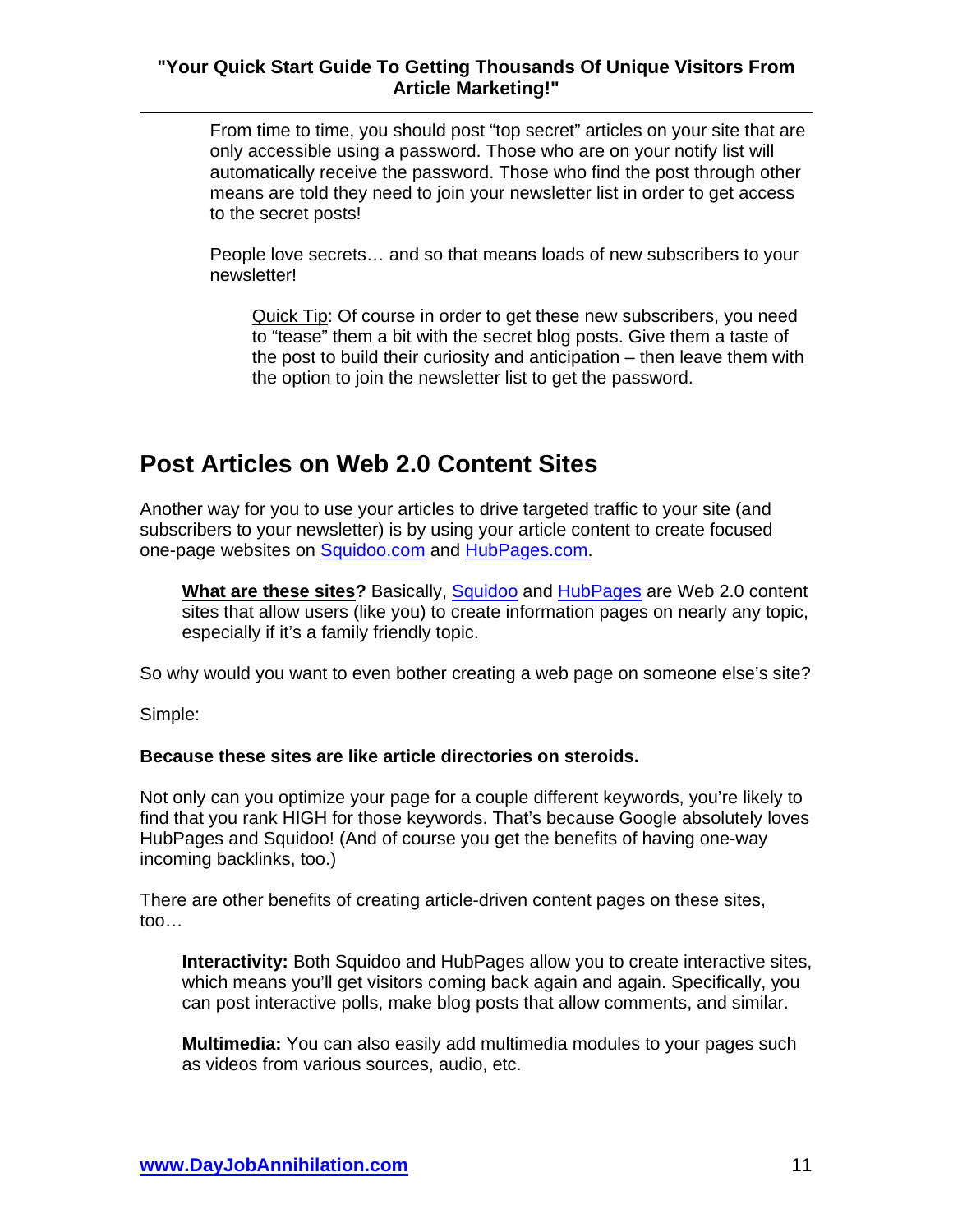While the traffic coming in from the search engines is nice, you're also likely to get plenty of traffic from people directly visiting Squidoo or HubPages. And all of that adds up to plenty of visitors and lots of repeat visitors.

Your job, of course, is to translate these visitors to newsletter subscribers.

It's relatively easily to do on Squidoo and HubPages, as both of them allow you to link back multiple times to your own site. That means you can have multiple short "advertisements" on your Squidoo lens or HubPage that give readers a compelling reason to click through to your site… and sign up for your newsletter.

Quick Tip: Refer back to Day 1 for tips on creating a good landing page. See also Day 14 for a reminder of how to write a good ad (resource box) at the end of your articles.

So what's the catch?

In order to have your page accepted on Squidoo and HubPages and ranked highly in their internal search engines and "top pages" lists, **you need to meet their editorial guidelines**.

They're not difficult to follow, but you should read the terms of service to make sure your site doesn't violate any of their policies.

Example: HubPages really prefers that you only have two links going back to one site.

The second "catch" is that in order to get traffic from Squidoo and HubPages visitors directly, **you need to get your pages ranked highly internally**. And to do that, you need to do things like drive traffic to your page, get others to rank your lens or Module highly and similar. In other words –

#### **You need to spend some time creating a useful page full of content that others will enjoy, and you need to spend some time building traffic to this site.**

While both of these sites do provide good traffic and high quality back links, you shouldn't be promoting your Squidoo lens or HubPages to the exclusion of working on pages on your own domain.

#### That is, **you should be building your OWN site and sending traffic to your own site FIRST**.

Then, time permitting; you can work on creating Squidoo lenses and HubPages.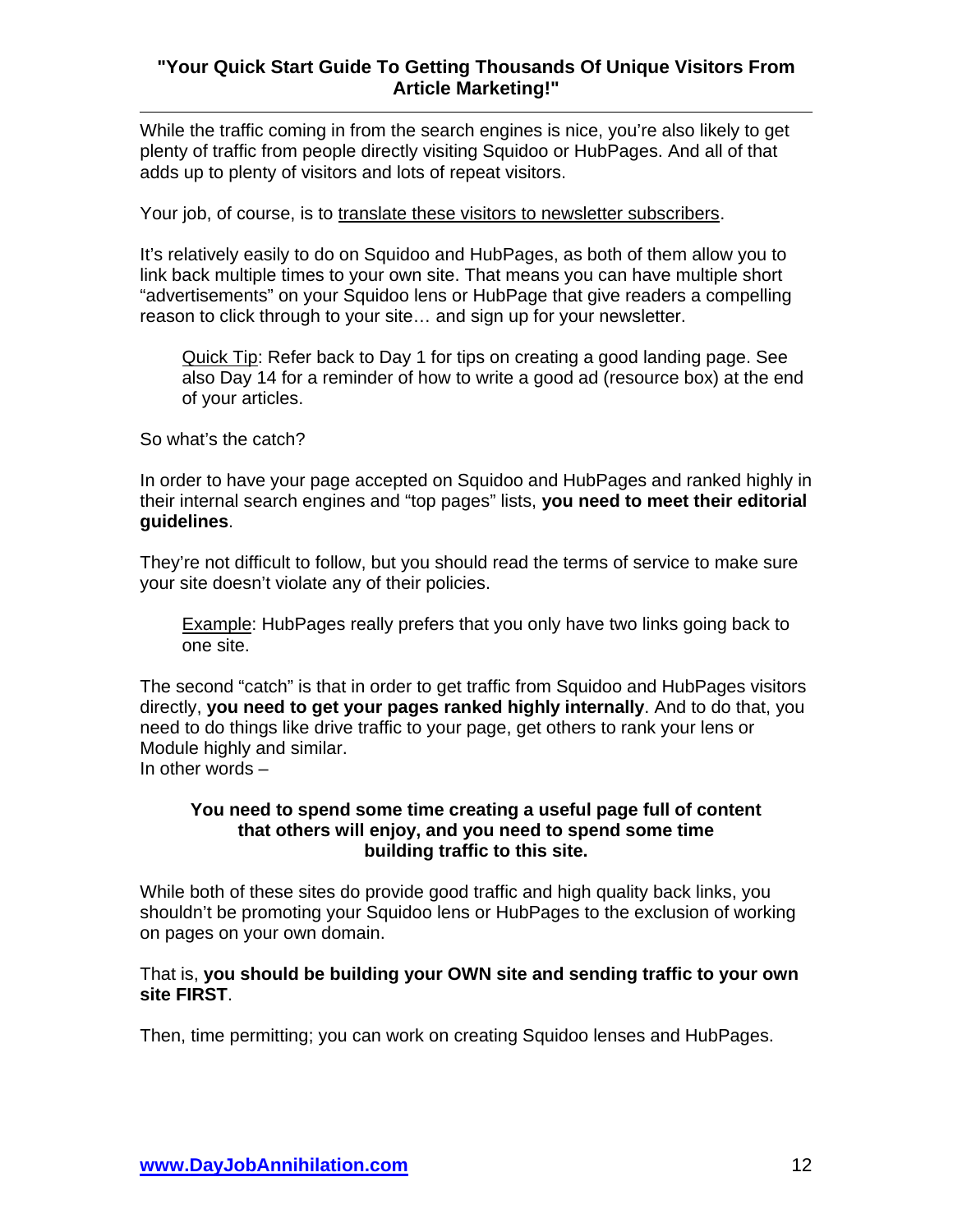## **How To Get Traffic Using Articles And Yahoo! Answers**

Another way for you to drive traffic to your site and get newsletter subscribers is by using articles to answer questions on [Yahoo! Answers](http://answers.yahoo.com/).

If you prefer, you can of course simply type in new answers every time you see a question related to your niche.

However, as time goes by you're likely to see the same questions pop up again and again.

#### **You can make it easy on yourself by copying and pasting a well-written article as your answer**.

Here's how to make the most out of posting on Yahoo! Answers…

- **GET involved in the social aspect of the site.** Yahoo! Answers allows you to set up a profile and build a network of fans and friends on the site. If you intend to use Yahoo! Answers regularly, then you should definitely use this feature. Doing so makes you more familiar to others on the site and positions you as an expert in your niche.
- **GO to the site multiple times during the day.** There are two main ways to find questions to answer on the site. One way is to search for your niche related keywords. This doesn't tend to be a very good method, as the site currently doesn't let you sort questions by date (or time) posted.

The second way is to visit the appropriate category and browse for questions in your niche. This is a better method, as questions are displayed with the most recent questions on top. Since you want to answer as many questions as you can when they're first posted, it's a good idea to check the site periodically during the day.

• **GROW your mailing list by citing your website as the source of your information.** Yahoo! Answers allows you to post links to whatever source you used to answer your question. Naturally, you'll want to post links to your own site.

However, you should be cautious when doing so. Do NOT "plug" your site in a hyped up, commercial way. Instead, leave your link as the source of your info, and include a note about how even more information can be found on your site.

Yes, you're still giving people a reason to click through to your site to join your newsletter – but you're not being quite so brazen about it.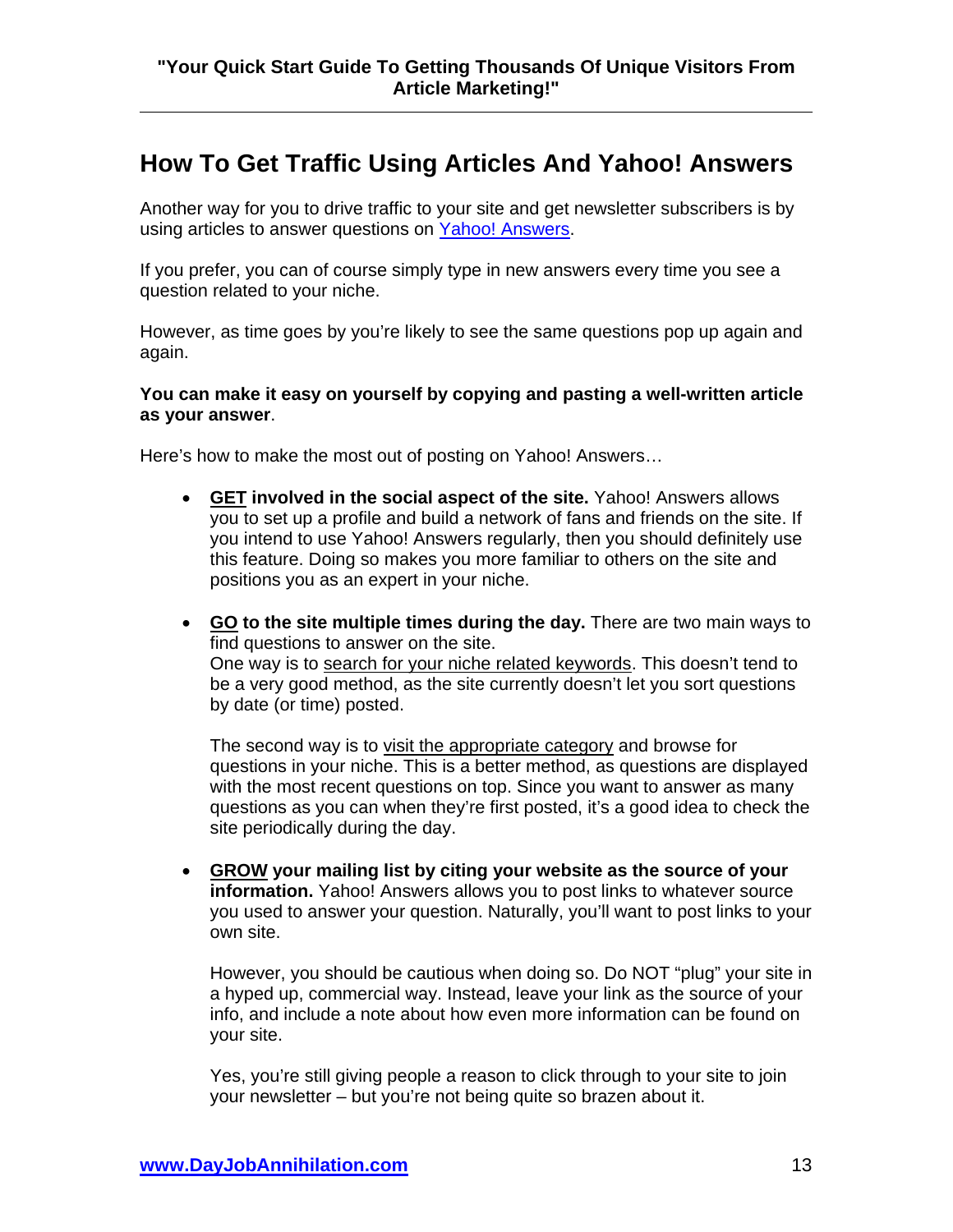• **GIVE generously and post thoughtfully.** The better answers you post on Yahoo! Answers, the more likely it is that people will rate your answers highly. It also greatly increases the chances that your answer will be chosen as the best answer – and that's a good thing, because once the question is closed, your answer (and your link!) will appear just under the question.

**In Summary:** Using Yahoo! Articles is not only a way to get backlinks and drive traffic to your site; it's also a way to establish yourself as an expert in your niche. That means that the more you post, the more traffic you can expect to receive. And the more traffic you get, the bigger (and faster) your list grows!

## **How To Build Your List Using Forums And Article Marketing**

Just as with Yahoo! Answers, we've grouped forum marketing under the broader category of "article marketing." However, you do NOT have to use articles to participate in forums. Just use the participation and promotion tips below while disregarding any specific mention of the articles themselves.

If you do use articles, then there are two approaches you can use:

#### **1. POST articles outright on forums, being sure to include your signature link at the bottom of your post.**

If you're interested in this method, read the terms of service of the forum first and spend some time lurking to find out if this is allowed.

Some forums have place right on the forum where you can post articles. Others allow you to post articles for discussion. But others frown on members posting articles and will delete your post since articles can easily look "spammy" on a discussion forum.

#### **2. PREPARE articles based on frequently asked questions (FAQs) and post these articles whenever someone asks one of these FAQs.**

This is similar to the method discussed on Day 18 where you create articles based on questions you often see asked. Basically, it just saves you time to create these articles as opposed to creating a new post every time someone asks that same question.

So how do you make the most of your forum participation and promotions?

The idea is to: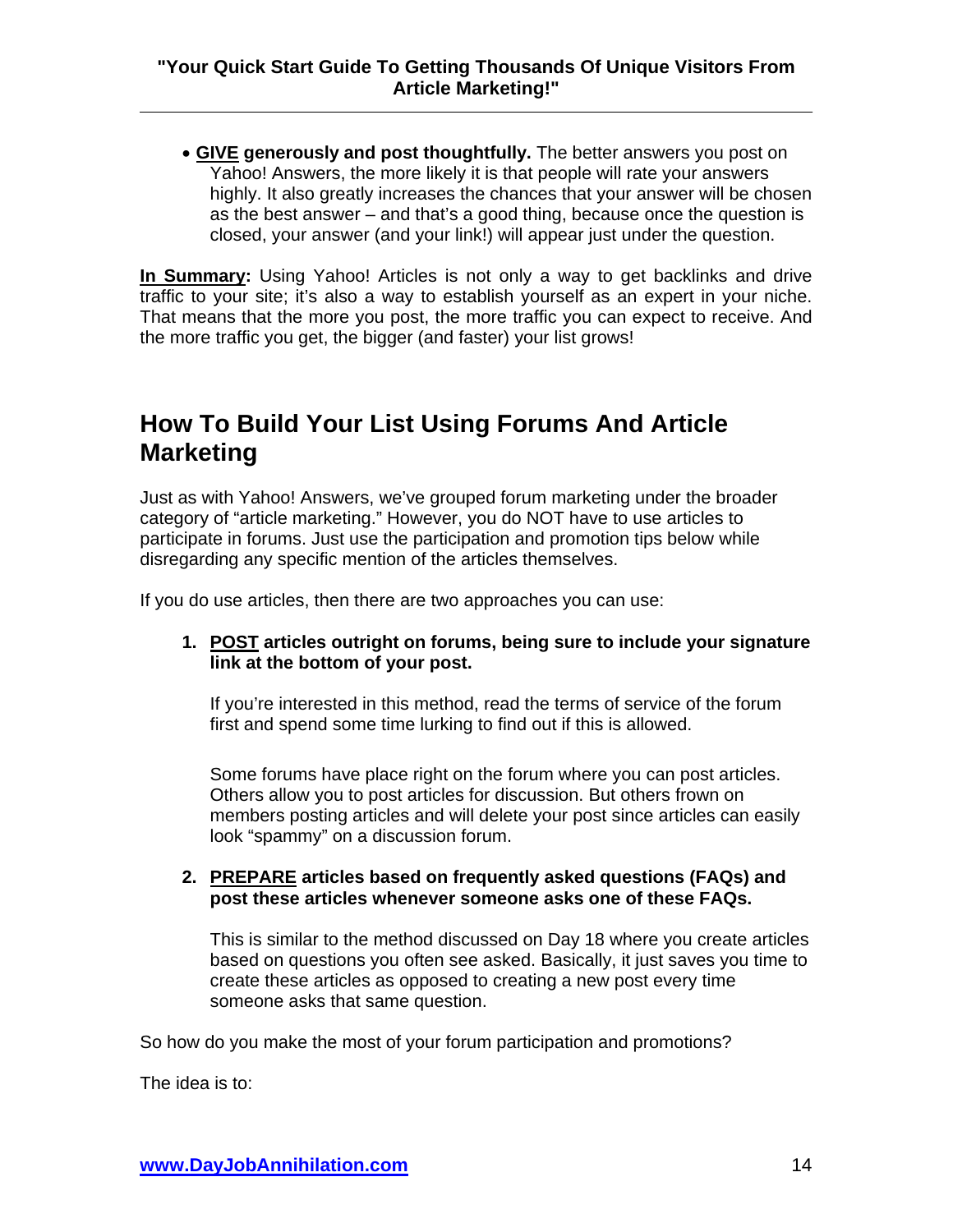- $\rightarrow$  Participate thoughtfully, first...
- $\rightarrow$  And ONLY THEN drop your signature link (a small ad and link back to your site) at the end of your post.

Here are a few tips to get you started…

**SEEK forums in your niche.** One of the easiest ways to find forums in your niche is to use Google or your favorite search engine. Simply enter your niche's keywords alongside the word "forum" or "discussion" or "message board."

Also, be sure to check out the well-known marketers' sites in your niche, as many of them have busy forums.

- **SIFT THROUGH the terms of service and policies.** Before you do anything, sift through and read the terms of service on the forums you're interested in. Some forums, for example, do not allow signature links (also known as "sig links"). That's the type of forum you'll likely want to pass on in favor of forums that encourage sig links.
- **SIGN UP for an account.** When you find forums whose terms of service are agreeable to your philosophy on forum participation, sign up immediately for an account. That's because you want to start "aging" your account immediately. Many people look favorably upon people who have been members of a forum for quite some time.
- **SPEND some time lurking.** Don't start posting immediately. Instead, spend some time "lurking" (reading but not posting) to get a feel for the "flavor" of the community. You'll get a sense of the unwritten rules of the forum, the rhythm of the forum and you'll be able to get to know some of the key players on the forum.
- **START posting thoughtfully.** Once you have a good handle on how this particular forum works, you can start posting thoughtfully. You may want to start with an introduction post. Then move on to answering questions.

Spend about a week posting good answers to build your credibility and establish yourself as an expert in the niche. Then, once you have a few good posts under your belt…

• **SLIP your signature link at the end of your posts.** Once you've started building your reputation on the forum (and people don't think you're just blowing through to drop a signature link), then you can, indeed, start leaving your signature link at the end of your posts.

#### **How do you create a good signature link?**